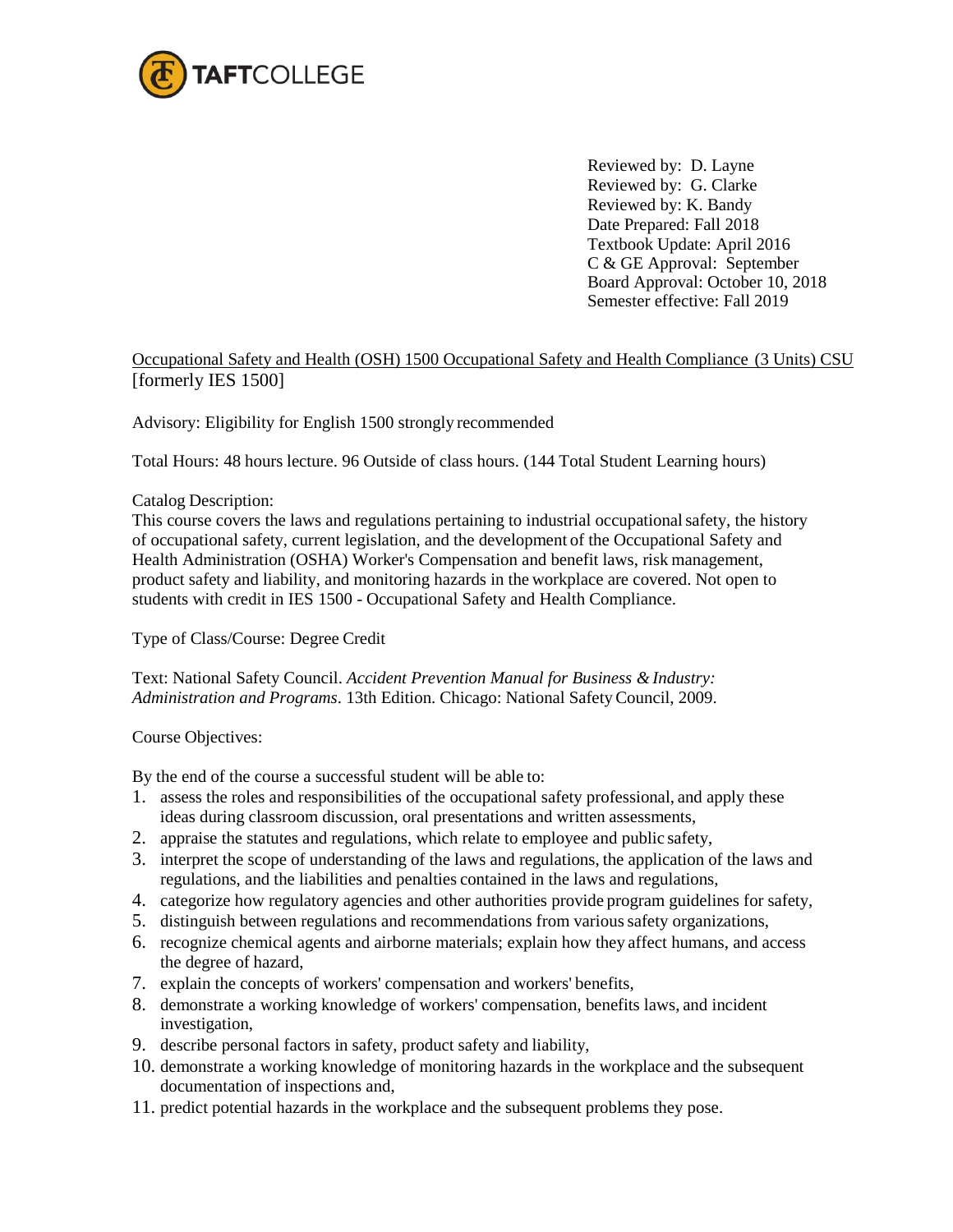

Course Scope and Content

- Unit I Introduction
	- A. Accidents & Incidents
	- B. Near misses
	- C. Safety pyramid

## Unit II Legislation & Regulations

- A. Safety legislation
- B. Occupational Safety and Health Administration (OSHA) related federal regulations
- C. Agencies created by OSHA

## Unit III California Occupational Safety and Health Administration (Cal OSHA)

- A. Cal OSHA Historical review
- B. Cal OSHA Appeals Board
- C. Cal OSHA Standards Board Occupational Injury and Illness Program Consultation
- D. Hazardous Substance Information and Training Act
- E. Federal OSHA Hazard Communication Standard Hearing Conservation Act

# Unit IV Occupation Health

- A. Introduction
- B. Chemical agents How chemicals affect the body: routes of entry?
- C. Personal Protection Equipment (PPE)
- D. Pharmacological classifications of airborne materials
- E. Degree of hazard

## Unit V Workers Compensation & Risk Management

- A. Introduction
- B. Compensation laws
- C. Workers compensation application & procedures
- D. Incident investigations
- E. Risk management
- F. Planning, development, and implementation
- G. Risk management analysis

## Unit VI Safe Behavior

- A. Motivation for safe behavior, operation, function
- B. Supplying incentives
- C. Requirements for successful motivation
- D. Application to industrial setting

## Unit VII Personal Safety & Liability

- A. Introduction
- B. Personal safety and liability
- C. National Commission on Product Safety Development of product liability
- D. Insurance ramifications to manufacturer negligence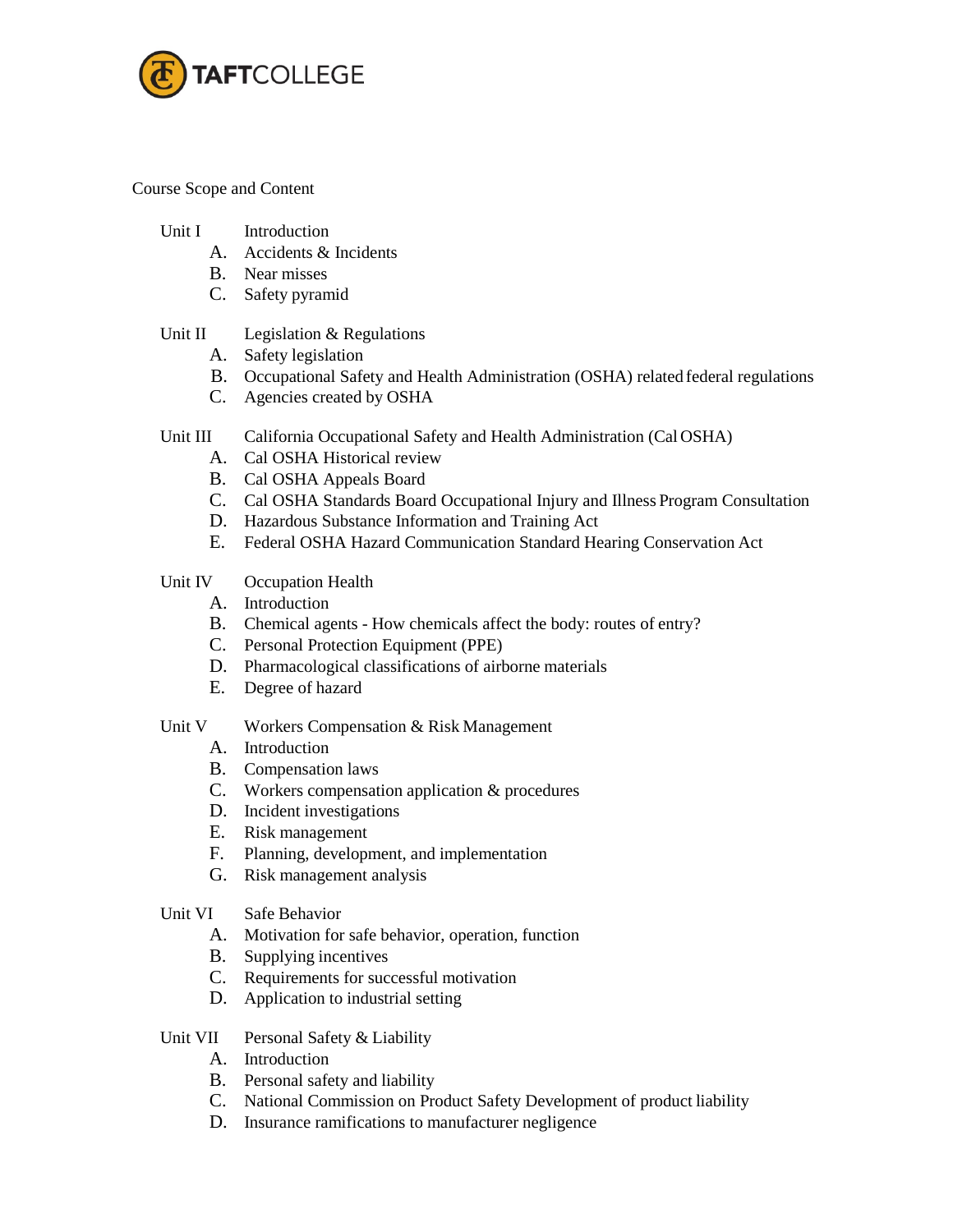

E. Manufacturer's defense elements of a safety assurance program

Unit VIII Inspection & Monitoring the Workplace

- A. Monitoring the workplace for hazard
- B. Definition & Types of inspections
- C. Inspection procedures
- D. Preparing for inspection
- E. Performing an inspection
- F. Documentation
- G. Interpret Evaluation Results

Learning Activities Required Outside of Class:

The students in this class will spend the required time outside of the regular class doing the following:

- 1. Studying assigned text, handout materials, and class notes
- 2. Reviewing and preparing for quizzes and examinations
- 3. Reviewing case studies
- 4. Completing written assignments and projects

Methods of Instruction:

- 1. Lecture and discussions
- 2. Group Activities/Projects
- 3. Presentations
- 4. Guest lectures/presentations

Methods of Evaluation:

- 1. Quizzes
- 2. Exams
- 3. Participation
- 4. Individual and group exercises and projects
- 5. Reports and written assignments
- 6. Oral Presentations

Supplemental Data:

| TOP Code:                 | 095670: Indus Occupational Safe Health |
|---------------------------|----------------------------------------|
| <b>SAM Priority Code:</b> | C: Clearly Occupational                |
|                           |                                        |